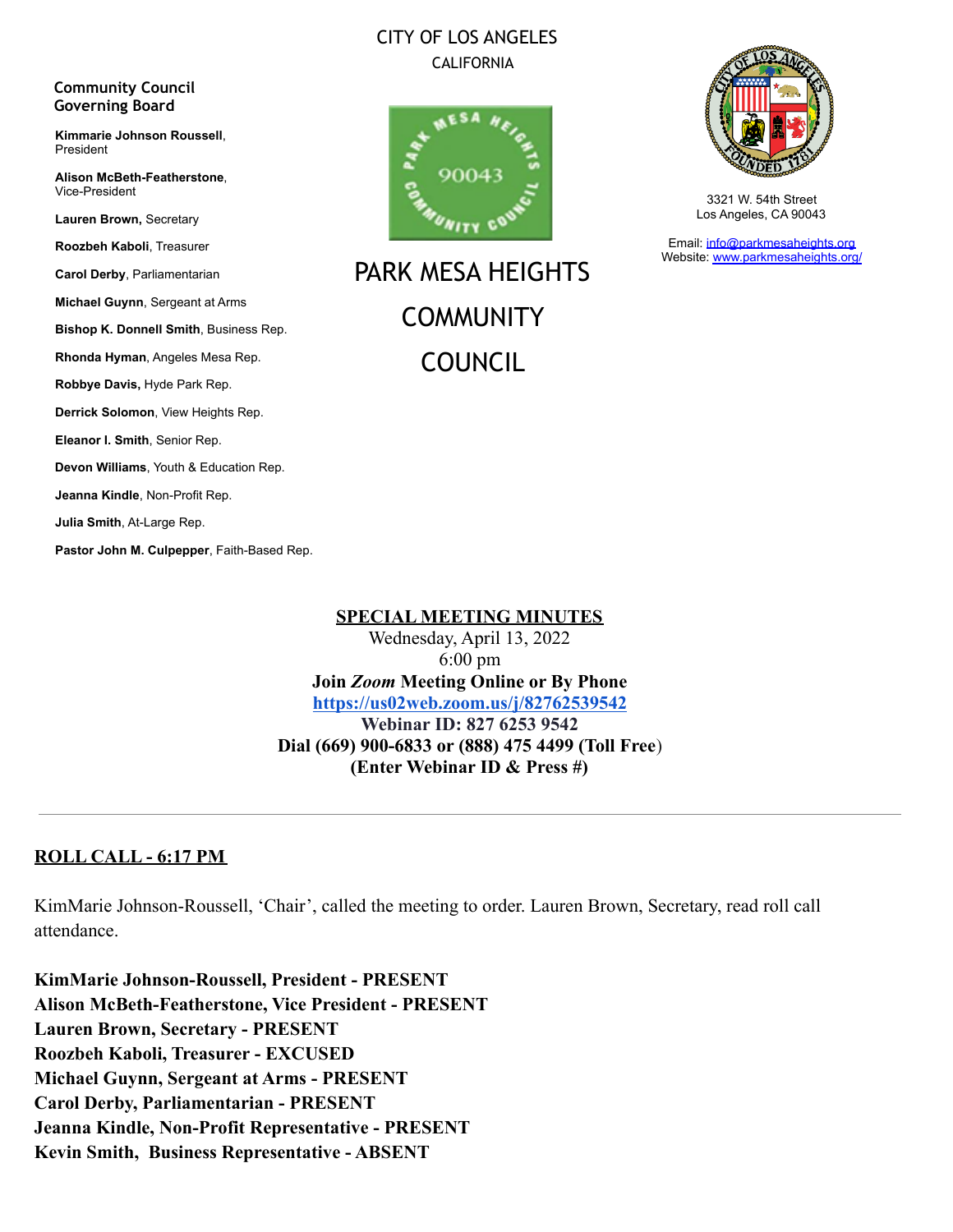**Julia Smith, At Large Representative - PRESENT Eleanor Smith, Senior Representative - PRESENT Robbye Davis, Hyde Park Resident Representative - PRESENT Rhonda Hyman, Angeles Mesa Representative - PRESENT Devon Williams, Youth Education Representative - PRESENT (arrived 6:30pm)**

### **TREASURER REPORT - 6:20 PM**

Roozbeh Kaboli, Treasurer, was absent and unable to provide a full report.

#### **Action:**

Lauren Brown moved to vote to approve the MERs for March 2022 which included two months of expenses for website maintenance/support for February and March. Seconded by Rhonda Hyman.

**KimMarie Johnson-Roussell, President - YES Alison McBeth-Featherstone, Vice President - YES Lauren Brown, Secretary - YES Michael Guynn, Sergeant at Arms - YES Carol Derby, Parliamentarian - YES Jeanna Kindle, Non-Profit Representative - YES Julia Smith, At Large Representative - YES Eleanor Smith, Senior Representative - ABSENT Robbye Davis, Hyde Park Resident Representative - ABSENT Rhonda Hyman, Angeles Mesa Representative - YES Devon Williams, Youth Education Representative - YES**

**Motion passed (9 yes, 0 no, 0 abstain, 2 absent)**

# **CANNABIS COMMITTEE REPORT - 6:24 PM**

Committee representative, Ian McMillan, provided an update:

• The Cure Company dispensary has been approved to open at Crenshaw & W. 79th Street, 700 ft of two day care centers and a youth home center. The committee is actively working to find out how this dispensary received approval and how the community can stop it from opening.

#### **CALIFORNIA STATE SENATE REPRESENTATIVE - 6:38pm**

Representative from the State Senate, Josef Siroky ([josef.siroky@sen.ca.gov\)](mailto:josef.siroky@sen.ca.gov), provided an update:

- Cal Trans issues (highways, encampments, signs, etc) can be reported to him directly via email.
- An update was provided on the state owned EDD Building on Crenshaw & 54th Street. If repairs exceed \$6M, the state may start the RFP process or opt to sell the building to a private entity. Stakeholders expressed concerns that the community needs the EDD's services and the building needs to be restored and operational.
- Reminder that official certificates with the Senate seal are available.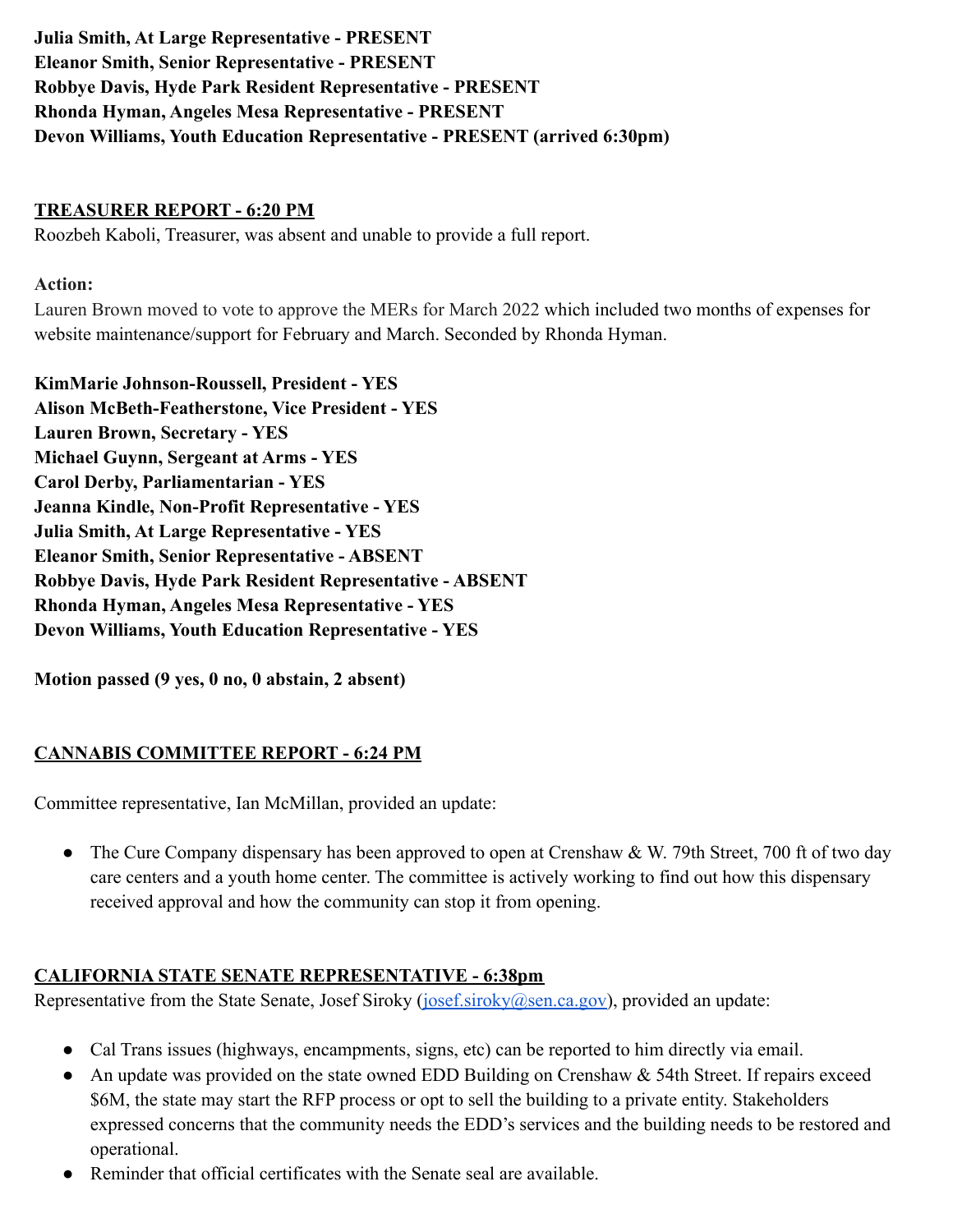# **NON-PROFIT REPRESENTATIVE REPORT - 7:04 PM**

Jeanna Kindle, Non-Profit Representative, provided an update:

- The full report was emailed to the board on March 28, 2022.
- Q1 2022 (Jan March), Jeanna reached out to 28 local non-profits, 12 of which no longer have 5013c status.
- There are 10 non-profits with job opportunities offering a living wage.

# **EDUCATION REPRESENTATIVE REPORT - 7:08 PM**

Devon Williams, Youth Education Representative, provided an update:

- Devon has attended multiple meetings including the NCSA and UTLA Meetings.
- Shared his plan to visit Project 43

# **AT-LARGE REPRESENTATIVE - 7:12 PM**

Julia Smith, At-Large Representative, provided an update:

- Shared concern re: Prop 19 and the imposed tax on families who inherit or transfer property.
- Suggested the organization of a community event for Juneteenth.
	- Community Council members volunteered to form an ad hoc committee to organize the event:
		- Julia Smith, Rhonda Hyman, Devon Williams, KimMarie Johnson-Roussell, Alison McBeth-Featherstone, Lauren Brown
		- **•** Planning meeting scheduled for Saturday, April 23  $\omega$  3pm
		- Lauren Brown to draft letter to request use of EDD parking lot for event

# **Action #2**

**Allison McBeth-Featherstone moved to vote to transfer Neighborhood Representative, Rhonda Hyman, from Angeles Mesa to View Heights. Lauren Brown seconded.**

**KimMarie Johnson-Roussell, President - YES Alison McBeth-Featherstone, Vice President - YES Lauren Brown, Secretary - YES Michael Guynn, Sergeant at Arms - YES Carol Derby, Parliamentarian - ABSENT Jeanna Kindle, Non-Profit Representative - YES Julia Smith, At Large Representative - YES Eleanor Smith, Senior Representative - YES Robbye Davis, Hyde Park Resident Representative - ABSENT Rhonda Hyman, Angeles Mesa Representative - YES Devon Williams, Youth Education Representative - YES**

**Motion passed (9 yes, 0 no, 0 abstain, 2 absent)**